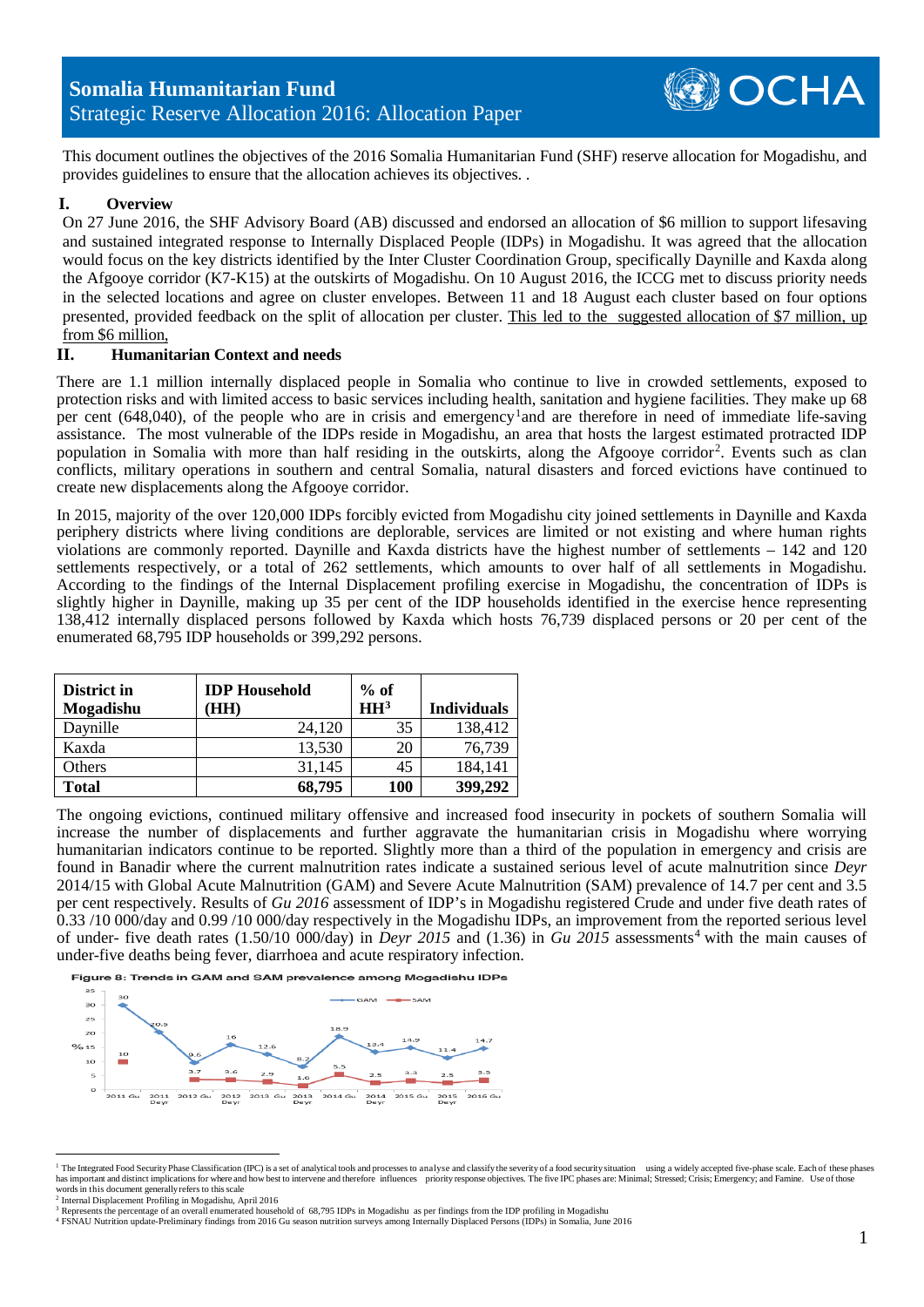Similarly, the IDP population in Mogadishu presents the poorest health situation<sup>[5](#page-1-0)</sup> among the target groups<sup>[6](#page-1-1)</sup>. About 80 per cent of deliveries are attended at home. Diarrhoea cases are on the increase. Records from Banadir hospital show that 40 per cent of the diarrhea cases are from IDPs in the outskirts of Mogadishu<sup>7</sup>. While the distance to water points in Mogadishu settlements are about 400 to 500 meters (four to seven minutes) away which meets the SPHERE standards for distance from any household to the nearest water point in emergencies, more than half of the IDPs do not treat drinking water. Majority use communal latrines that are not segregated by sex and are not lockable. The education situation is also alarming. Only 15 per cent of children in settlements along the Afgooye corridor are accessing education. Six learning centers with 3,240 learners and 60 teachers are on the blink of closure in the new academic year<sup>8</sup>. In addition to this, 23 schools in the Afgooye Corridor have already closed hence affecting 5,163 learners.

Of concern is the upsurge in GBV incidences caused by the many evictions that continued in early 2016 and the increased intrusion by armed groups in the settlements. Adding to protection concerns is the risk associated with landmines and other explosive remnants of war as IDPs are pushed further away from major cities such as Mogadishu. More than 75 per cent of all the IDPs in Daynille and Kaxda live in Buuls and in very congested settlements<sup>[9](#page-1-4)</sup>. They, like most displaced people are in urgent need of improved transitional shelters that offer more protection, privacy and dignity over longer periods of time.

## **III. Strategy**

This allocation is informed by the prevailing humanitarian priorities identified in recent assessments and takes into consideration findings from the paper on Internal Displacement profiling in Mogadishu as well as the recommendations of the Nutrition Causal Analysis. The focus is in line with the 2016 HRP strategic objective to:

- Address humanitarian needs by providing life-saving and life-sustaining assistance to people in need, prioritizing the most vulnerable.
- Strengthen the protection of displaced and other vulnerable groups and catalyze durable solutions.

The planned activities to address the needs in the two selected densely populated IDP districts of Daynille and Kaxda are linked by the interrelatedness of the cluster interventions. For example, protection interventions such as securing land tenure for IDPs will protect shelter, livelihoods and access to basic services. Deterioration in food security, WASH and health outcomes will have an impact on malnutrition levels necessitating preventative nutrition support. Supporting education will ensure that schools can offer important entry points to carry out interventions in other clusters and will ensure a protective environment for the children.

The clusters prioritized are **Education, Food Security, Health, Nutrition, Protection, Shelter and WASH** while the priority activities proposed include but are not limited to:

- Conditional and unconditional cash transfers to support household's immediate access to food and for income generation activities.
- Alternative livelihood support.
- Scale up of therapeutic feeding support for treatment of acute malnutrition cases including scale up of TSFP, outpatient Therapeutic Programmes, including via integrated mobile teams and stabilization centers.
- Scale up of regular identification of acutely malnourished children and PLW as well as provision of high energy biscuits and nutrition supplies to partners/centers.
- Prevention and response to outbreaks such as malaria, AWD and measles through treatment and regular health education.
- Construction of new and rehabilitation of existing latrines and hand washing systems.
- Rehabilitation of existing water points including sustainable exit strategy (solar panels and pumping systems) with a specific focus on schools and health posts.
- Provision of teacher incentives and distribution of teaching/learning materials
- Rehabilitation of learning spaces
- Prevention of forced evictions and securing land tenure for IDPs
- Support to GBV survivors and awareness creation on Improvised Explosive Devices (IED).
- Settlement planning and provision of NFI and emergency shelter kits.

This allocation will support time critical core pipelines provided the cluster coordinators demonstrate that procurement through UN agencies demonstrate value for money, timeliness, appropriateness and cost effectiveness.

<span id="page-1-1"></span><span id="page-1-0"></span>

<sup>-&</sup>lt;br><sup>5</sup> Nutrition cluster input, July 2016 and findings from Internal Displacement Profiling exercise in Mogadishu<br><sup>6</sup> Targeted groups per Internal Displacement profiling exercise in Mogadishu include returnees, economic mig

<span id="page-1-3"></span><span id="page-1-2"></span><sup>7</sup> Health cluster input, July 2016

<sup>8</sup> Education cluster input, July 2016

<span id="page-1-4"></span><sup>9</sup> Internal Displacement Profiling in Mogadishu, April 2016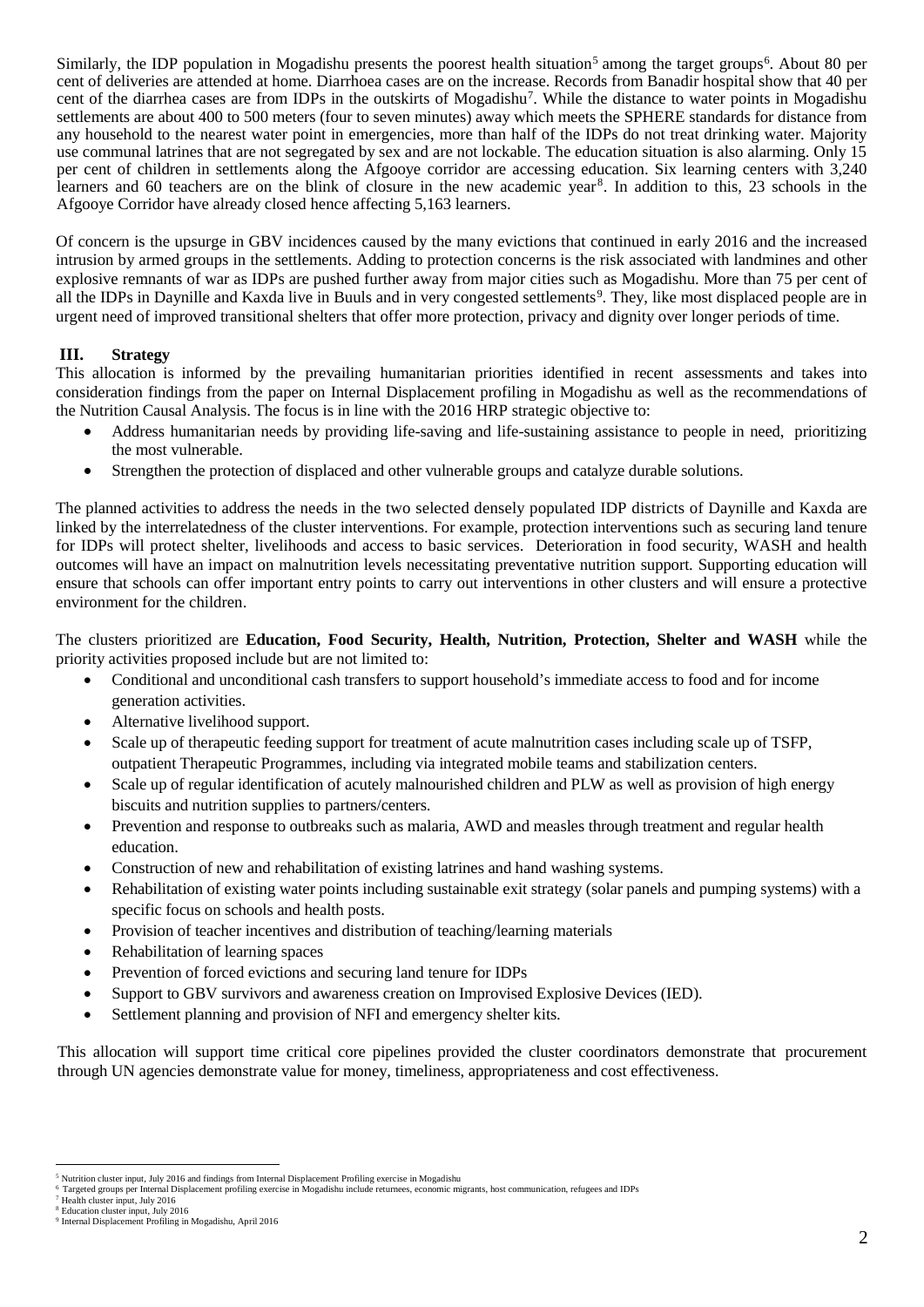## **IV. Cluster Envelopes**

| <b>Cluster</b>       | Proposed amount (\$) |  |
|----------------------|----------------------|--|
| <b>Education</b>     | 765,000              |  |
| <b>Food Security</b> | 1,700,000            |  |
| <b>Health</b>        | 1,000,000            |  |
| <b>Nutrition</b>     | 850,000              |  |
| <b>Protection</b>    | 850,000              |  |
| <b>Shelter</b>       | 1,000,000            |  |
| <b>WASH</b>          | 850,000              |  |
| <b>Total</b>         | 7,015,000            |  |

## **V. Process overview**

- Following the Advisory Board's endorsement of the SHF reserve strategy including cluster envelopes, Cluster Coordinators will proceed to identify, review and submit relevant proposals to address the specific needs elaborated in the strategy. SHF eligible partners will be selected based upon their capacity to respond in the priority areas and their ability to coordinate with relevant clusters. Partners recommended for funding will also be selected on the basis of their capacity to absorb the funds they are allocated.
- Full project proposals will be developed and uploaded into the Grant Management System by the implementing partner that is seeking funding. The GMS can be accessed via [https://chfsomalia.unocha.org.](https://chfsomalia.unocha.org/) The Cluster Coordinators/Cluster Review Committees after a technical review should determine whether the request is valid and funding should be granted. Requests recommended for approval are subject to a further review, by OCHA. Reserve allocations may be adjusted as per decision of the HC who holds ultimate responsibility for allocation decisions.
- Programming must reflect the distinct needs of men, women, boys and girls during the implementation period. As gender issues are manifested in different ways for each cluster, an overarching gender-sensitive approach will be ensured through prioritizing proposals that highlight their strategy towards overcoming obstacles that prevent vulnerable groups from receiving access to lifesaving services. A major focus will be placed on supporting female headed households, as well as pregnant and lactating women who are particularly vulnerable from health and nutrition related risks. Children between the ages of six months and five years will also be a programming priority, as they face significant risks from malnutrition-related health complications.

#### **VII. General guidance**

- Selected projects should help achieve the HRP strategic priorities and cluster objectives as specified in the HRP. Projects that are ranked as 'high' in the HRP should be prioritized.
- All projects must address life-saving needs of IDPs in Daynille and Kaxda and should be complementary and coordinated across clusters. The proposals must be backed by credible data to demonstrate the severity of needs and activities must be interconnected across clusters.
- Implementing partners must be eligible for SHF funding, present in the locations targeted in this allocation or have the ability to immediately execute activities in the selected locations
- Projects can be implemented within 12 months if necessary and should not have a budget of less than \$100,000.
- Clusters are encouraged to apply prioritization matrices (score cards) with standard scoring in at least the following key areas (i) strategic relevance (ii) programmatic relevance (iii) cost effectiveness/ value for money.
- Projects that can demonstrate 'value for money' relative to the project budget should be prioritized. Factors to consider include maximum reach and impact for given cost, outcome and beneficiary reach for each dollar invested, cost effectiveness of the intervention including reasonableness of support costs.
- Partners should adhere to the Country Based Pooled Funds basic definitions and guidance including on project budget preparation including use of budget narrative and itemized budgetary breakdowns.
- To improve on the timeliness, only three revision rounds will be allowed for proposals. Projects that fail to reach the required level of quality after three rounds of revision will not be funded, and the funding earmarked for the project will be returned to the reserve.